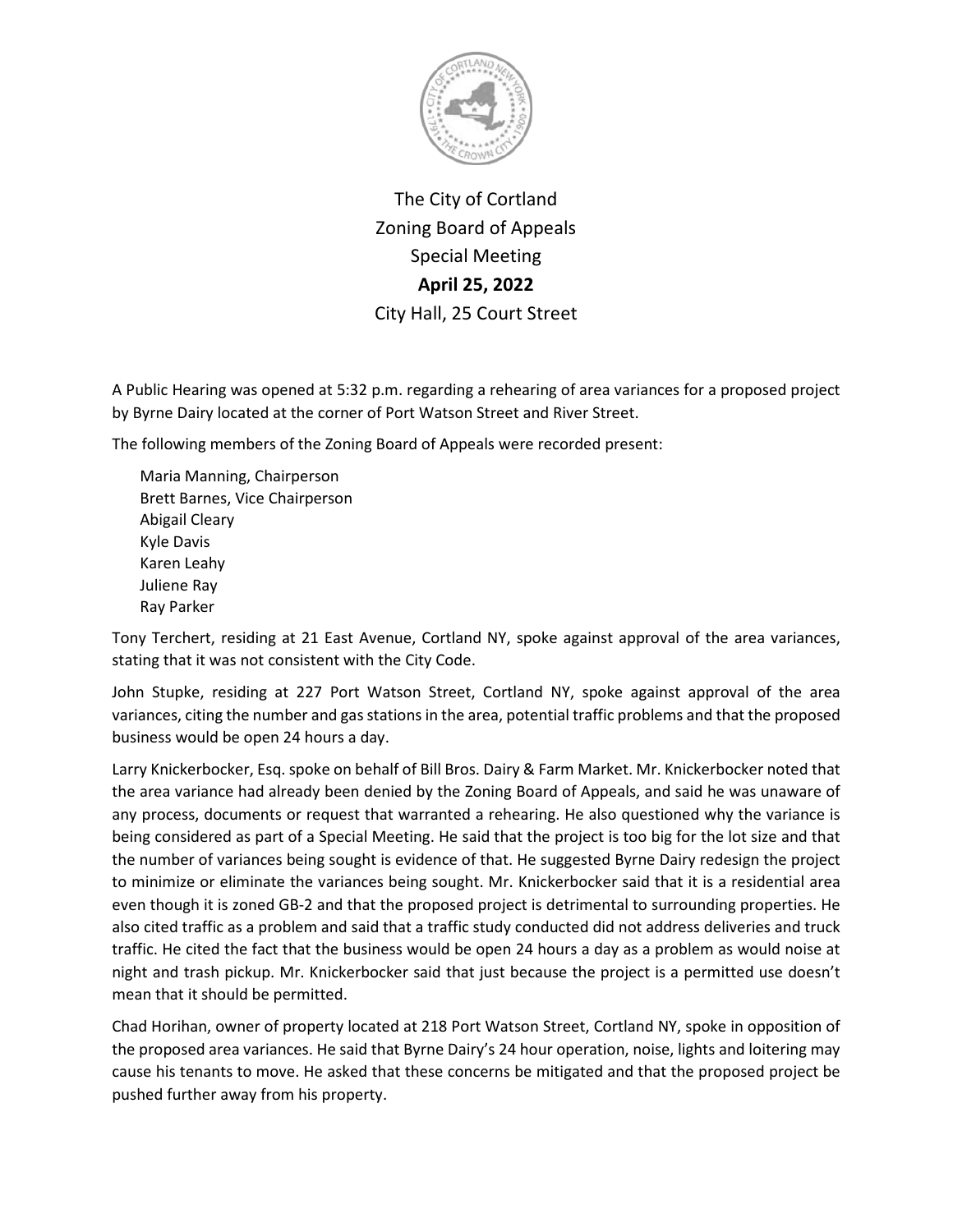Tom Fuccillo Esq. spoke on behalf of Byrne Dairy and in favor of the area variances. He said he requested a rehearing because there was not a rational basis for the previous denial of the area variances. He noted that the Cortland County Planning Department recommended approval of the project even though the Cortland County Planning Board recommended against approval. He said the project is in accordance with the City's Master Plan and gateway project. Mr. Fuccillo noted that the Zoning Board of Appeals has issued similar variances for properties such as CFCU Credit Union and Walgreens. He contended that the need for area variances was not due to the project being too big. He said the current property is an eyesore and the proposed project will improve the neighborhood. He noted that the lighting plan was reviewed by the City Planning Commission. He said that traffic concerns were anecdotal and that the state department of transportation had not requested a traffic study. Mr. Fuccillo said that the city has designated the area as a commercial corridor and that the City's Master Plan calls for good, professional development. In regard to the area variance, he said that the benefit could not be obtained through other methods because the proposed site is a corner lot and the area variances will provide for suitable ingress and egress. Mr. Fuccillo said that the Zoning Board of Appeals should weigh all appropriate factors which do not include protecting other businesses.

Dominic Tutino, whose family owns a nearby business, spoke in favor of the area variances. He said the project is a good opportunity for the area, and that would provide the only business open 24 hours a day. He noted that the Byrne Dairy in Homer served as an example of successful mitigation of issues that have been raised.

Zoning Board of Appeals member Ray Parker made a motion to close the public hearing. The motion was seconded by Ms. Leahy and approved 7-0. The public hearing was closed at 5:58 p.m.

The Zoning Board of Appeals held a discussion on the matter.

City Corporation Counsel A.J. Meldrim noted that the rehearing vote on the area variances required unanimity.

Brett Barnes said that the area variances are about parking and not about the size of the project.

Robert Rhea, Zoning Officer for the City of Cortland noted that the proposed project has been subject to multiple reviews by the Planning Commission and explained the applicable code. He said that none of the existing business on Port Watson Street conformed to the standards addressed in this area variance. Mr. Rhea said that the issue under consideration is where the proposed building will be located and its parking in relation to the street.

The Zoning Board of Appeals considered and discussed the Area Variance Five Factor test pursuant to City Code, Article XV, Section 300-150. The following factors were discussed.

• Whether an undesirable change will be produced in the character of the neighborhood or a detriment to nearby properties will be created by the granting of the area variance.

No such issues were noted. Kyle Davis said that noise, light and traffic were issues outside the Zoning Board of Appeals' purview.

• Whether the benefit sought by the applicant can be achieved by some method feasible for the applicant to pursue, other than an area variance.

Members agreed that the area variances are the only way.